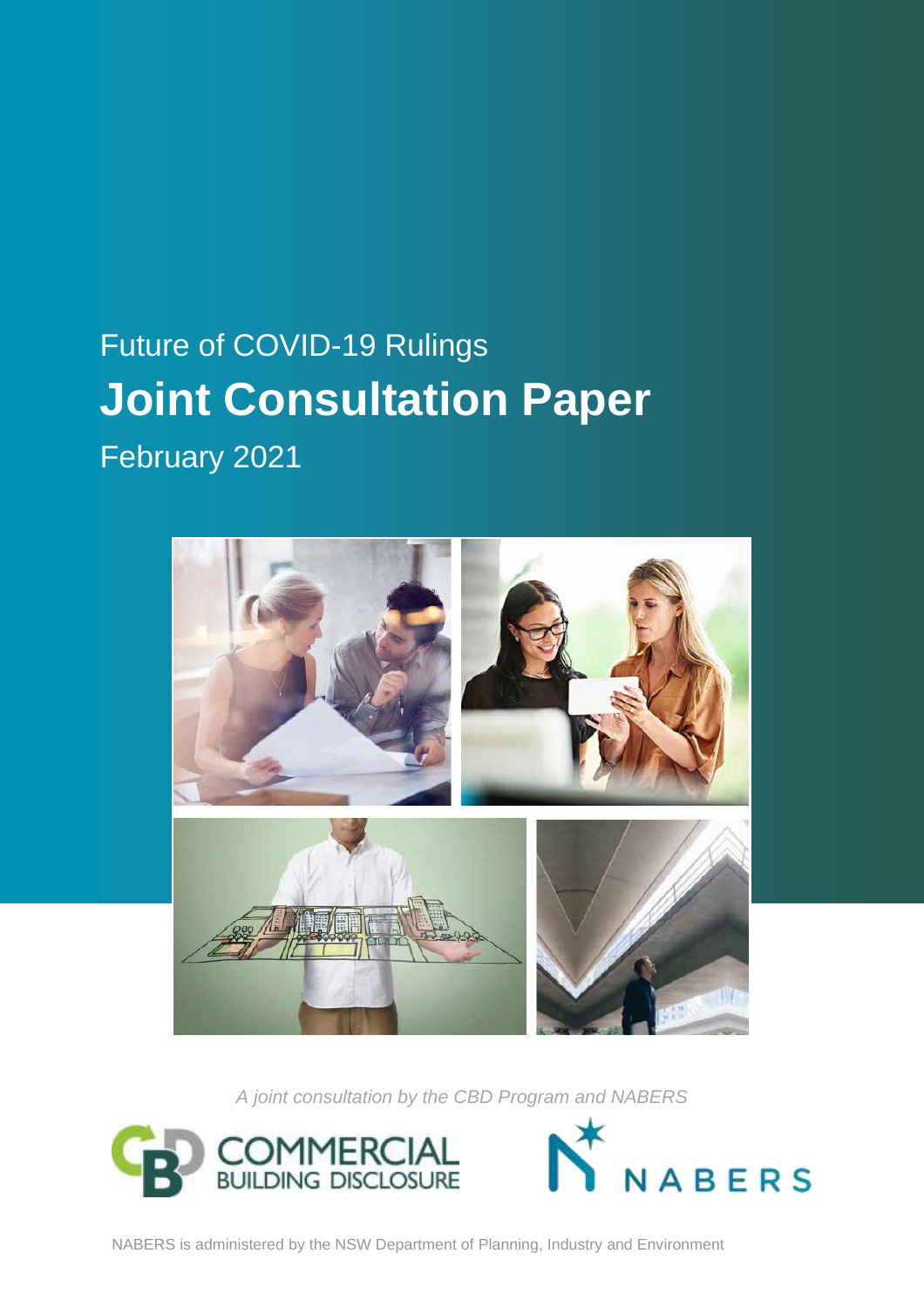Future of COVID-19 Ruling | Joint Consultation Paper



# Introduction

The COVID-19 pandemic has changed the way many buildings are used. This has had an impact on NABERS rating results (see the NABERS COVID-19 data gallery and article info box in Section 2). These impacts are primarily driven by changes to occupancy levels within buildings as a result of government mandated restrictions and social distancing measures. In response to impacts that prevented Assessors from conducting NABERS ratings, NABERS implemented several COVID-19 Rulings (see NABERS document: *Managing Impact of COVID-19 on NABERS Rating*).

Greater control of the pandemic over the course of 2020 has resulted in the general easing of restrictions and opening of State and Territory borders within Australia. Assessors have become less reliant on the COVID-19 Rulings to conduct NABERS ratings. However, due to the unpredictable nature of the pandemic, there has been an emergence of COVID-19 hotspots, such as Melbourne in July 2020, Adelaide in November 2020 and Sydney in December 2020. This resulted in temporary implementation of restrictions and border closures in specific geographical areas. These sporadic outbreaks have shown the need to retain the COVID-19 Rulings in the long term in case of future hotspots.

With the on-going development of a vaccine for COVID-19, it is possible we may see more aspects of normal life return in 2021. To better understand the long-term requirements of the pandemic and to prepare for the post-pandemic period, NABERS has begun considering how we could transition away from reliance on the COVID-19 Rulings towards normal usage of the NABERS Rules.

We also recognise some impacts of COVID-19 may transcend the pandemic period. While the latest office occupancy figures show a trend of people returning to work in offices as lockdown and travel restrictions have eased<sup>1</sup>, it is possible occupation patterns will change as people and businesses embrace more flexible working arrangements. NABERS acknowledges that the existing NABERS Rules may need to be revised to account for this 'new normal'.

A joint consultation activity was held with the Commercial Building Disclosure (CBD) program in August 2020, where we sought initial views from stakeholders on conducting site visits for NABERS ratings. The feedback from the initial consultation has been used to guide the development of this consultation paper.

**Note:** Sections & Subsections referred to in this consultation paper only apply to version 4.1 of the NABERS document: *Managing Impact of COVID-19 on NABERS Ratings*.

<sup>1</sup> See Property Council of Australia, *'Australian CBD Office Workplaces Picking Up Momentum'*, published 6 Nov 2020,<https://research.propertycouncil.com.au/blog/australian-cbd-office-workplaces-picking-up-momentum>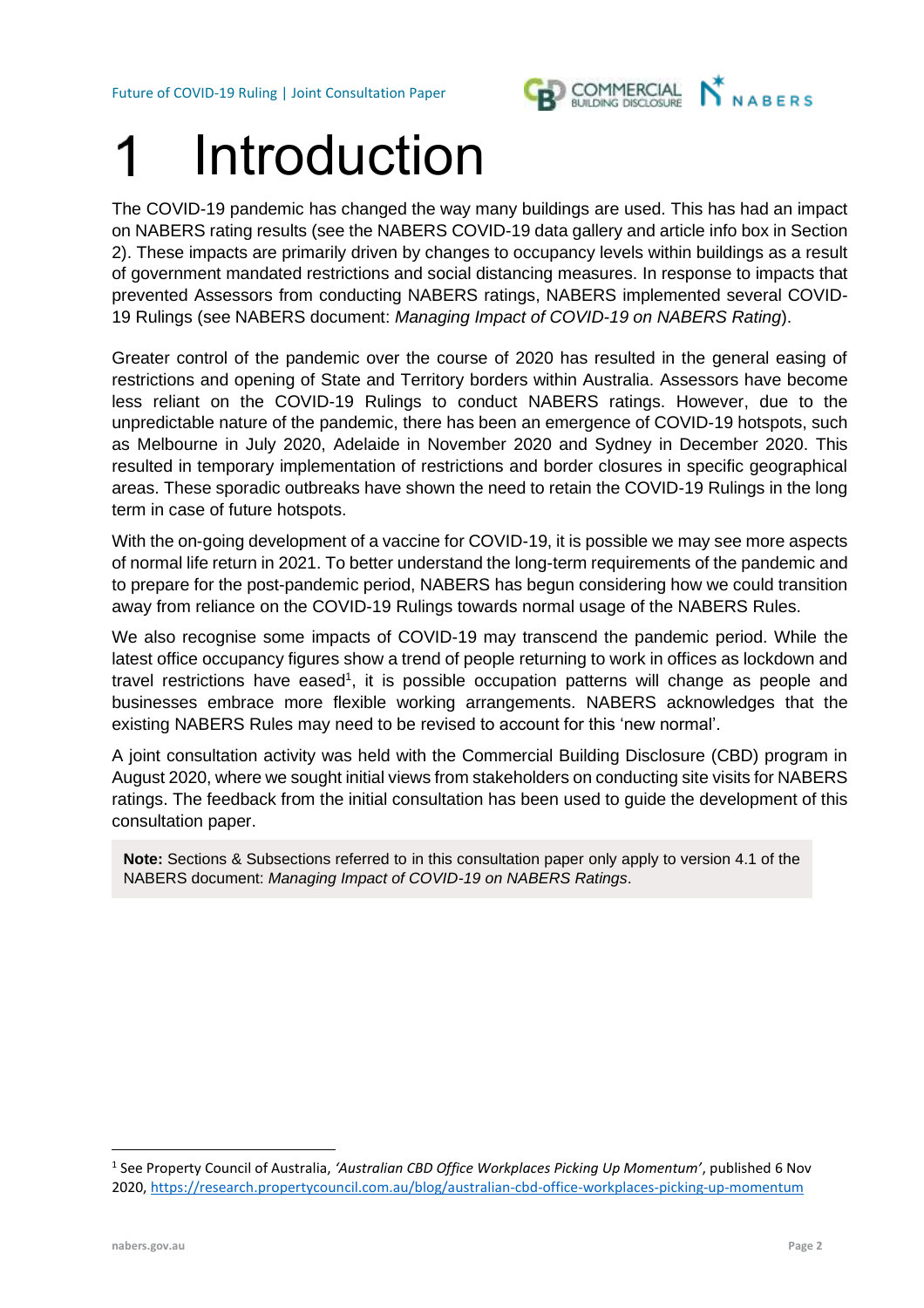

### **Why are the CBD Program and NABERS teams releasing this consultation paper?**

The CBD Program and NABERS teams have released a variety of additional rulings, technical documents and guidance material in recent months to assist accredited assessors and building owners to navigate the challenges associated with the coronavirus pandemic.

The CBD Program and NABERS are seeking stakeholder input to this consultation paper, to help understand how the commercial building industry can be supported during this difficult time, including NABERS, CBD Program Accredited Assessors and building owners.

## **How do I provide feedback?**

Please send all submissions to the NABERS team, who will be collecting responses to both the CBD Program and NABERS components of this consultation paper:

- Written responses can be sent to NABERS at [nabers@environment.nsw.gov.au](mailto:nabers@environment.nsw.gov.au)
- Anonymous responses can be sent through the CBD website 'Contact Us' page at <http://cbd.gov.au/contact>

**Note:** When submitting via email, please ensure you enter '2021 COVID-19 Consultation Response' in the subject line.

#### **When is the feedback deadline?**

The CBD Program and NABERS teams are inviting stakeholders to provide feedback by close of business by Friday 5<sup>th</sup> March 2021.

#### **Will my submission and my details be made public?**

The CBD Program and NABERS teams will not make submissions or any author's details public. As noted above, there is an option to provide anonymous feedback through the CBD website 'Contact Us' page at [http://cbd.gov.au/contact.](http://cbd.gov.au/contact)

### **Will the CBD Program and NABERS teams include all the suggestions contained in my submission in future releases?**

The CBD Program and NABERS teams will prioritise submissions that focus on the key issues currently being examined. If your feedback falls outside of the scope of the core enquiry, your suggestions will be noted for future reviews.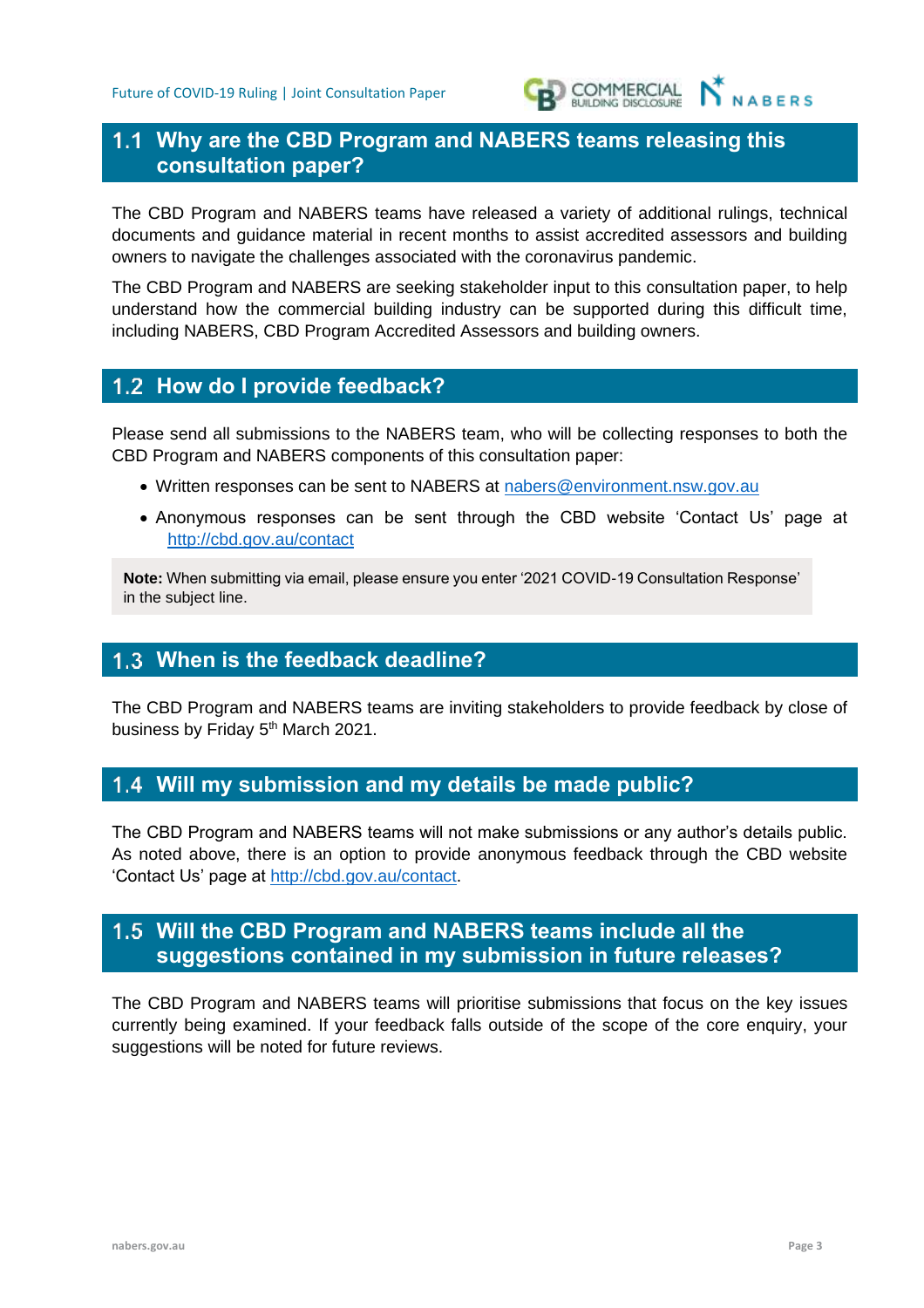

## **TLA Rules review coming in Q2 2021**

The CBD Team is currently reviewing the TLA Rules (v3.1) and this process will include a public consultation in Q2 2021. Further information will be provided to CBD Assessors and CBD Program stakeholders shortly.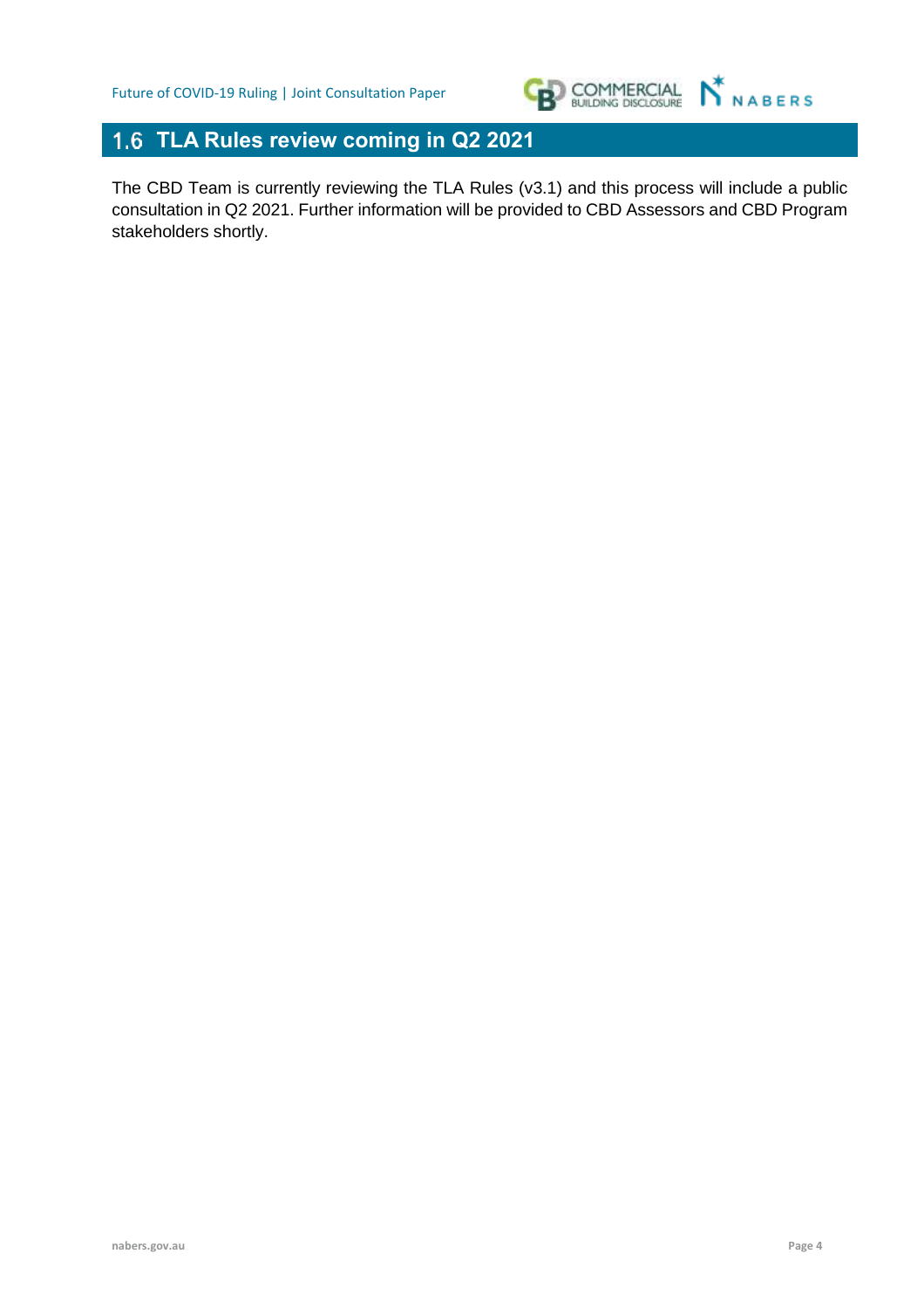

## 2 CBD Program consultation

## **General**

In April 2020 the Commercial Building Disclosure (CBD) Program released a special COVID 19 Ruling to address the issues related to COVID-19 and CBD Program site assessments. This Ruling was reviewed in September 2020 and extended until 28 March 2021, but with an option for further extension if needed.

The CBD team has consulted with NABERS and propose to extend this COVID Ruling to 31 August 2021. CBD and NABERS are seeking input from stakeholders on how the commercial building industry can be supported during this difficult time.

Please send all submissions to the NABERS team at [nabers@environment.nsw.gov.au.](mailto:nabers@environment.nsw.gov.au)

### **CBD program COVID-19 consultation questions**

- 1. Are you supportive of the CBD TLA Ruling expiring on its current expiry date of 28 March 2020? Why?
- 2. Are you supportive of the [CBD TLA Ruling](https://www.cbd.gov.au/sites/default/files/2020-10/CBD%20TLA%20Ruling%20%28September%202020%29.pdf) being extended to 31 August 2021?
- 3. If you are supportive of an extension to the CBD TLA Ruling, would you recommend any amendments to the [technical documents?](https://www.cbd.gov.au/program/overview/covid-19) Please outline any specific scenarios that you have encountered that are not adequately addressed in [these documents.](https://www.cbd.gov.au/program/overview/covid-19)
- 4. What additional proposals could the CBD Program consider to help assessors, building owners and their agents during the coronavirus pandemic? For example:
	- a. What additional tools or resources would assist assessors?
	- b. What additional tools or resources would benefit stakeholders, such as office tenants, or building owners or their agents?
- 5. How could the [COVID related information on the CBD website](https://www.cbd.gov.au/program/overview/covid-19) be improved to ensure information is clear and easy to locate?
- 6. Have you contacted the CBD operations and compliance teams for assistance with COVID related issues? If so, how could we improve our advice to you?
- 7. Do you consider there are sufficient COVID guidance materials being provided from the CBD operations team to keep you updated?
- 8. Would you be prepared to share information provided by the CBD operations team with your clients to allow them to understand how we can assist them with any issues they may be facing?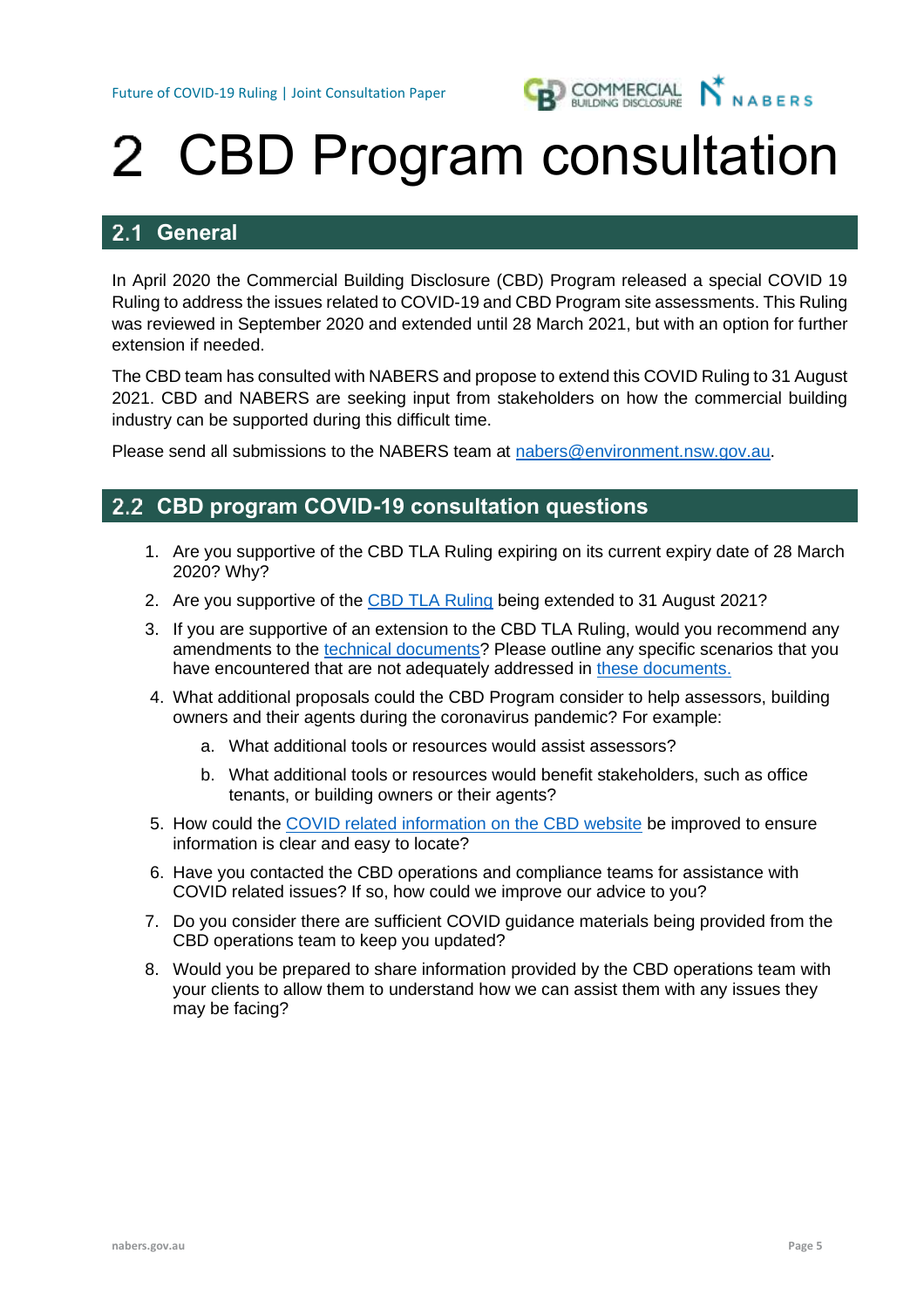

## Post-COVID-19 trends and future of NABERS Rules

## **General**

NABERS has recently published an online data gallery that provides quantitative analysis of the impact of COVID-19 on NABERS Energy & Water for Office Ratings. This is accompanied by an article that provides commentary on the trends highlighted in the data gallery (see box below).



To better understand COVID-19's impacts on NABERS Ratings, NABERS has released the following:

1. NABERS COVID-19 Data Gallery

The online data gallery summarises the impact COVID-19 has had on NABERS Ratings using anonymised data collected from all ratings submitted during the COVID-19 pandemic.

You can access the data gallery here: *[Impacts of COVID-19 on NABERS ratings](https://www.nabers.gov.au/data-gallery/impacts-covid-19-nabers-ratings)*

2. NABERS COVID-19 Article

In addition to the data gallery, NABERS has published an online article that provides commentary on the aggregate impact of COVID-19 on NABERS ratings for energy and water.

You can access the article here: *Lessons from [COVID-19 to increase the resilience of](https://www.nabers.gov.au/about/news/lessons-covid-19-increase-resilience-our-office-buildings)  [our office buildings](https://www.nabers.gov.au/about/news/lessons-covid-19-increase-resilience-our-office-buildings)*

**Note:** Indoor Environment has not been included in the data gallery or article as NABERS is still analyzing the data on this rating type.

This section of the paper focuses on potential post-COVID-19 trends and possible future Rule changes NABERS should consider to account for longer-term changes.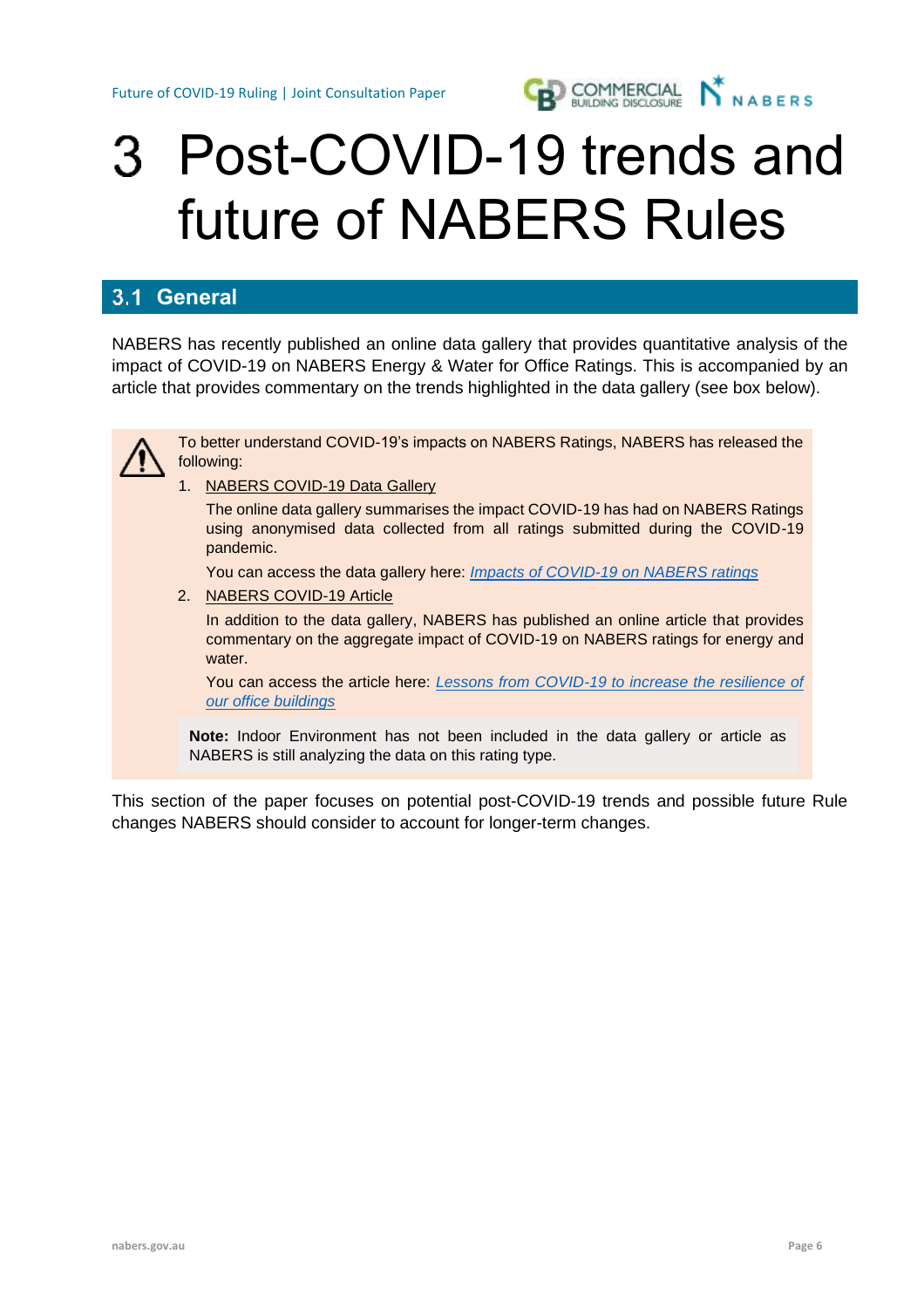

### **Focus questions**

- NABERS has recently published a data gallery and article (see box above). Do you have any comments on the analysis or conclusions made in the data gallery or article?
- NABERS ratings for Water have seen the greatest change due to COVID-19. It is believed this is tied to the occupancy levels within a building. Should NABERS consider a building's day-to-day occupancy level when looking for future Rule improvements?
- The pandemic has resulted in the greater uptake of more flexible working arrangements (e.g. Working From Home). This uptake may become a more permanent feature in the way people work. What are your views on this possible long-term trend and how should NABERS adapt to these trends?
- Restrictions on travel have meant that alternatives were needed for the requirements around physically conducting site visits, site measurements and site audits. NABERS has seen a large uptake and received positive feedback on the option to undertake these requirements virtually. Current Rules state that these requirements need to be conducted physically every year; however, NABERS is exploring allowing Assessors to conduct a virtual site audit every two years (i.e.  $1^{st}$  year – physical,  $2^{nd}$  year – virtual). What impacts, positive or negative, do you think this proposal may have on conducting NABERS ratings?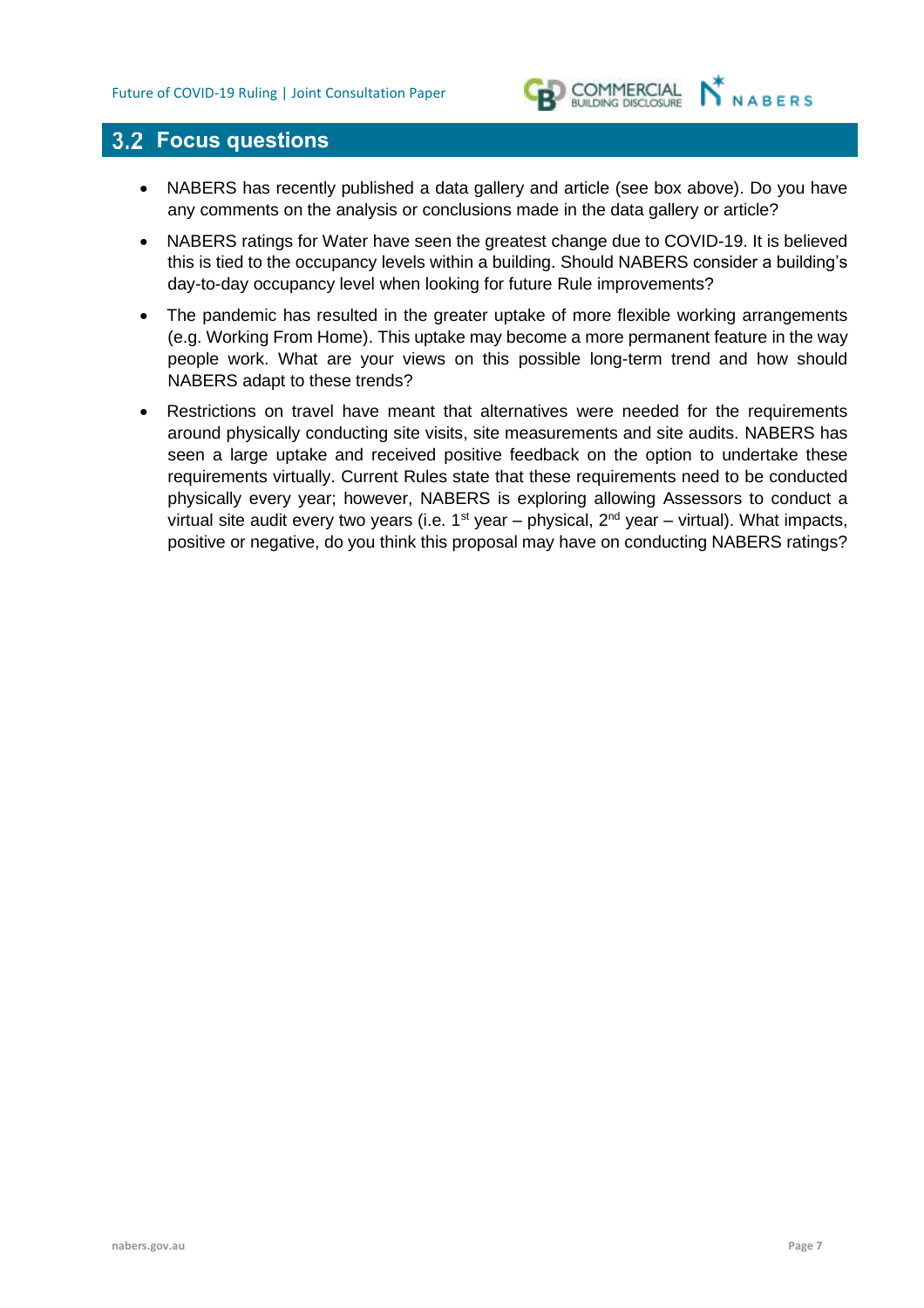

## Future of the NABERS COVID-19 Rulings

## **4.1 Background**

NABERS began development of a Ruling document to provide guidance to Assessors on the possible impacts of the COVID-19 pandemic on undertaking site visits in early March 2020. A webpage was launched on 19<sup>th</sup> March 2020 to seek feedback on the proposed new Rulings. The feedback was reviewed and incorporated into the first edition.

The first version (v1.0) of the document *Managing impacts of COVID-19 on NABERS rating* was published on 25th March 2020. This Document contains a collection of Rulings (known as the 'COVID-19 Rulings') that provide specific guidance on challenges that Assessors have faced when submitting a NABERS rating during the COVID-19 pandemic.

Since the first publication, seven updates have been published to ensure that the document is upto-date with the current COVID-19 restrictions. In addition to releasing the COVID-19 Rulings, NABERS has also published a Guidance Document: *Commitment Agreements during COVID-19* to address additional concerns around meeting the requirements of NABERS Commitment Agreements.

NABERS is considering two strategies to phase-out the use of the COVID-19 Rulings when these are eventually no longer needed:

- a) We rescind the COVID-19 Rulings on a nominated date and all rating applications submitted after this date need to follow the normal NABERS Rules.
- b) We enact a transition period where Assessors may choose to follow either the COVID-19 Ruling or the normal NABERS Rules for a set period. Once the transition period ends, all rating applications submitted needs to follow the normal NABERS Rules.

This section of the paper focuses on broader questions, while Section 4 asks questions specific to the individual Rulings contained within the COVID-19 Rulings.

### **Focus questions**

- The COVID-19 Rulings are due to expire on 28<sup>th</sup> March 2021 and NABERS is considering extending the expiry date of the COVID-19 Rulings to 31 August 2021.
	- o Do you have any concerns extending the expiry date of the COVID-19 Rulings? Is extending the date to 31 August 2021 sufficient?
	- $\circ$  Given the unpredictable nature of the pandemic, should NABERS instead remove the expiry date of these Rulings and only rescind rulings with sufficient notice period when appropriate?
- When should NABERS consider transitioning away from the COVID-19 Rulings? Are there certain milestones that you believe should be met first? (For example, all State and Territory borders to be open for a minimum period.)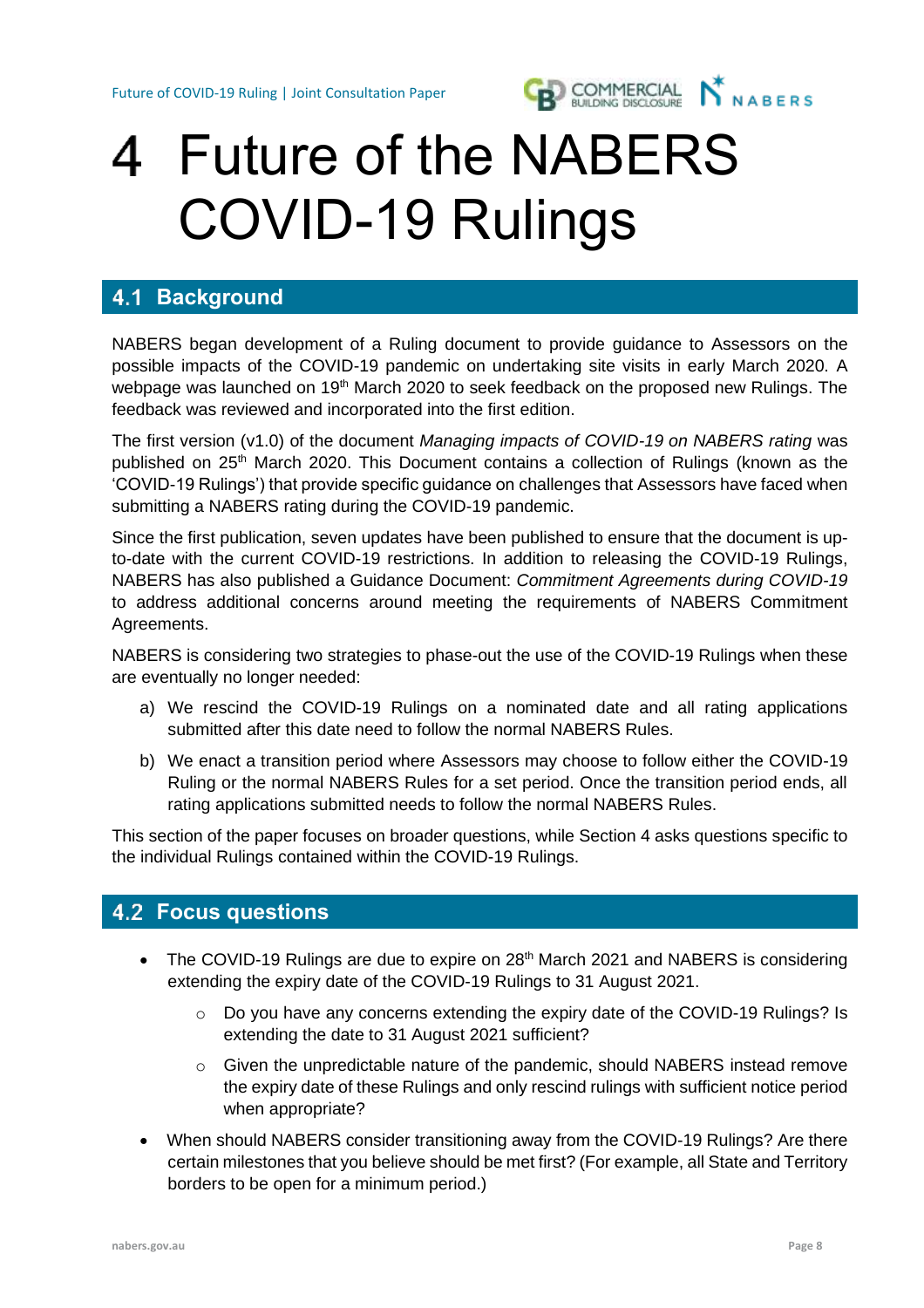

## 5 NABERS Ruling specific questions

## **5.1 Conducting site visits**

#### **5.1.1 Background**

In the early stages of the COVID-19 pandemic, one of the biggest challenges faced by NABERS Assessors was the difficulty in accessing the premises in order to meet the core requirement NABERS Energy, Water and Carbon Neutral Ratings of conducting a site visit. The Rules already allowed for site visits to be conducted by another Assessor accredited in the same rating type; however, due to the unique nature of the pandemic, this option often could not resolve this issue.

NABERS developed Ruling #1 to provide Assessors with a variety of alternative methodologies to conduct a site visit, consisting of the following:

- a) Use of data from a prior site visit.
- b) Use of a non-Assessor familiar with the site to conduct the site visit.
- c) Use of conservative inputs.

The implementation of this Ruling allowed Assessors to continue the process of NABERS certification of the premises and was credited with ensuring business continuity for many Assessors during a period of economic uncertainty.

**Note:** For details on Ruling #1, see Section 5 of the Ruling document: *Managing Impacts of COVID-19 on NABERS Ratings*.

#### **5.1.2 Focus questions**

- If you have not been conducting site visits as per the normal requirements specified in the NABERS Rules, at what point would you feel comfortable undertaking site visits again? What factors do you take into consideration when making this decision?
- The Rules provides the option for Assessors to engage another Assessor accredited with the same rating type to undertake the site visit component on their behalf. If you have been using the Ruling #1 for premises outside of your home state instead of this option, what are the reasons for using the Ruling in lieu of another Assessor?
- When this is no longer needed, NABERS is considering rescinding Ruling #1 with no transition period. What concerns do you have with NABERS enacting this proposal?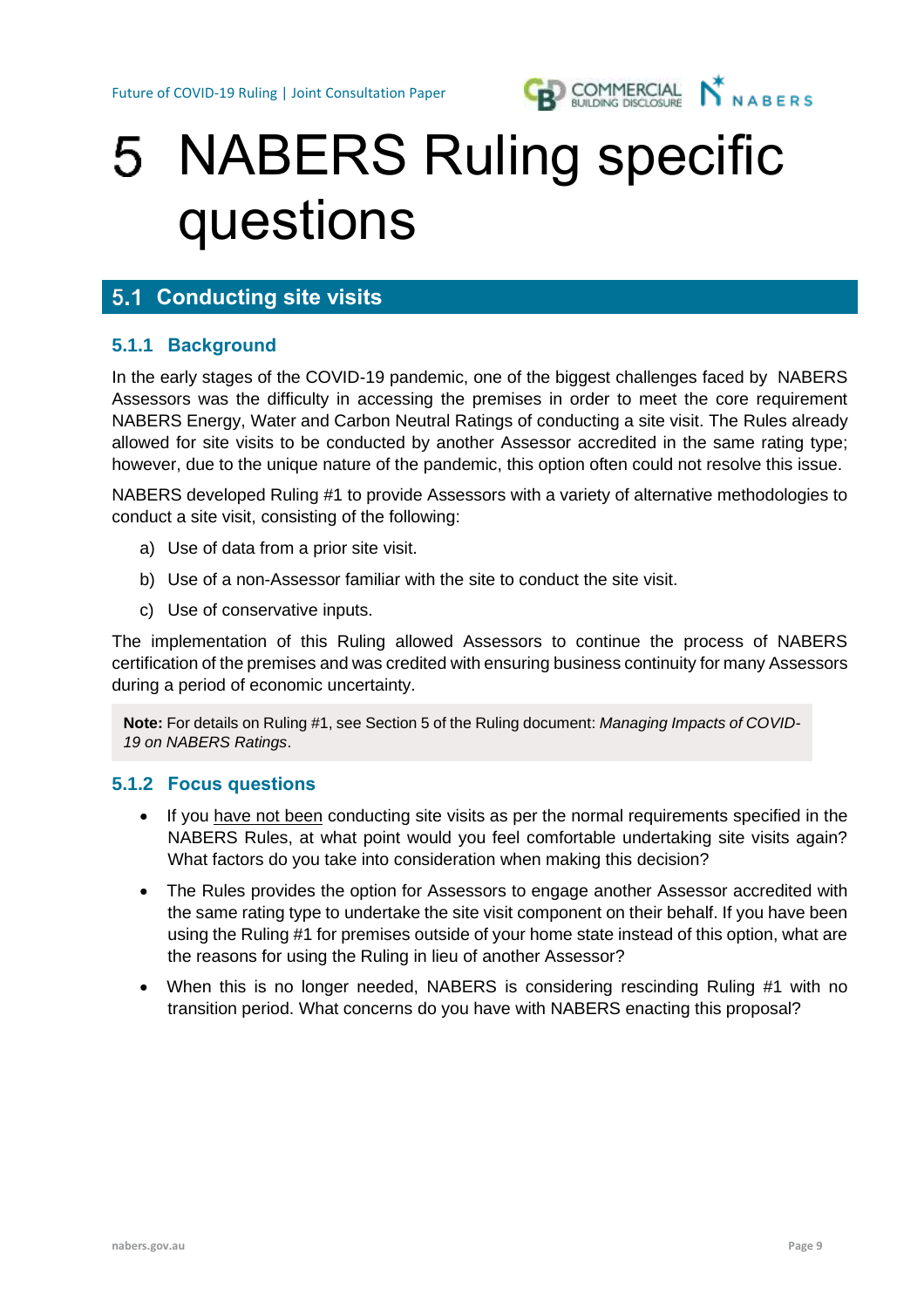

## **5.2 NABERS Waste**

#### **5.2.1 Background**

The impacts the pandemic has had on conducting a NABERS Waste rating did not become immediately apparent as the Waste tool is built around monitoring of waste collection and removal by the building, and was largely unaffected by social distancing and lockdown measures.

The primary impact COVID-19 on Waste rating is the requirements for conducting a waste audit. The audit consists of two requirements; the Assessor to be on-site and the audit to be conducted on a 'normal operating day', which includes a requirement for a minimum of 75 % of full-time staff to be present on the premises.

To account for these impacts, NABERS developed Ruling #2 which—

- a) lowers the 75 % full-time staff requirement to 50 %;
- b) provides greater flexibility by extending the submissions period from 120 days to 180 days;
- c) allows the use of the previous rating's audit data, provided it was conducted in the 120 day period prior to the start of the current rating period; and
- d) removes the requirement for the Assessor to be physically present on-site.

**Note:** For details on Ruling #2, see Section 6 of the Ruling document: *Managing Impacts of COVID-19 on NABERS Ratings*.

#### **5.2.2 Focus questions**

- If you have not been conducting waste audits in person as per the normal requirements specified in the NABERS Rules, at what point would you feel comfortable undertaking the audits in person again? What factors would you take into consideration when making this decision?
- The Rules provides the option for Assessors to engage another NABERS Waste ratingaccredited Assessor to undertake the waste audit on their behalf. If you have been using the Ruling #2, what are the reasons for using the Ruling in lieu of another Assessor?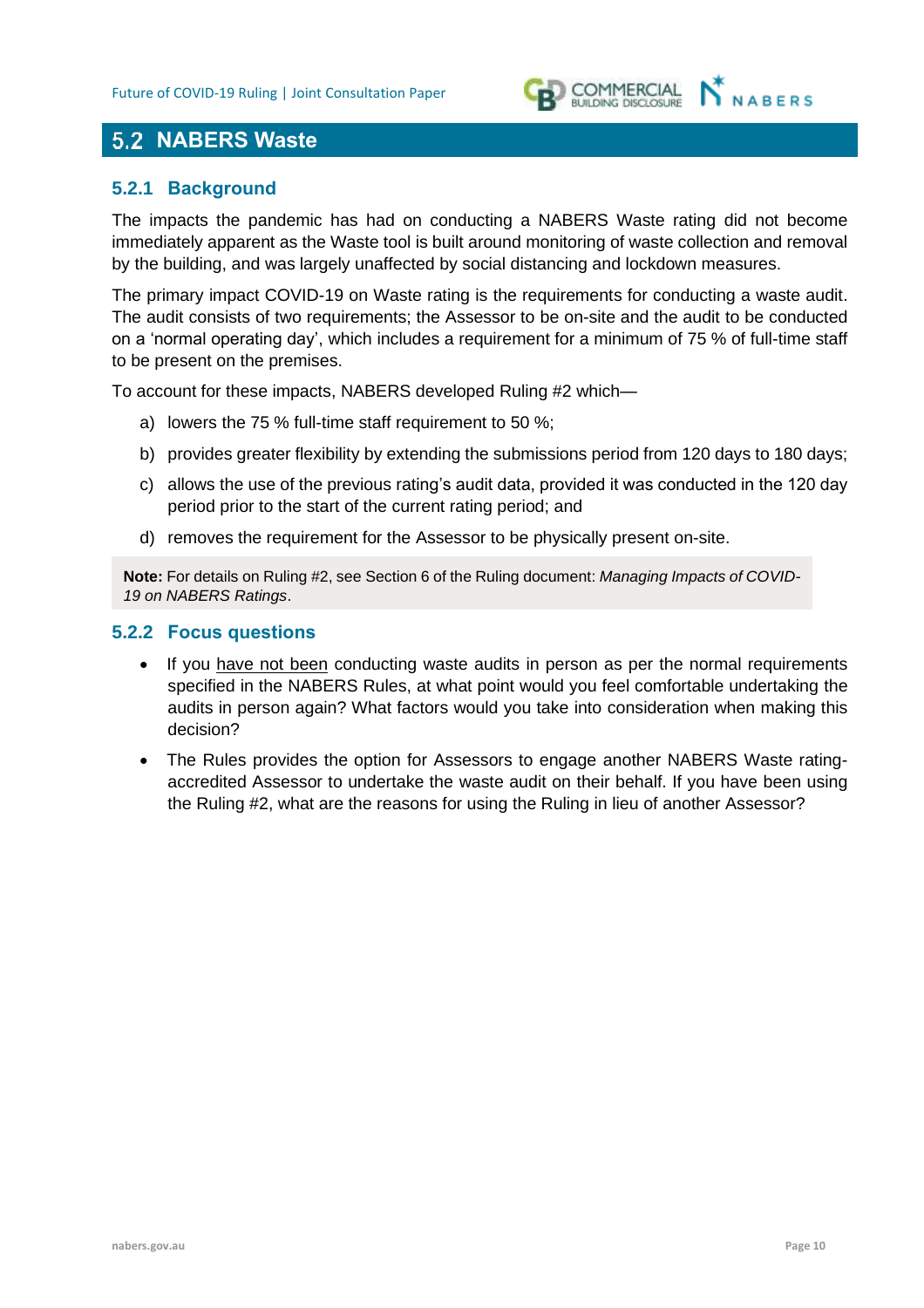

## **5.3 NABERS Energy & Water for Offices**

#### **5.3.1 Introduction**

Apart from restrictions to undertake site visits, the low occupancy of office buildings during the COVID-19 pandemic has created further challenges in order to conduct NABERS ratings, particularly around the areas of computer counts and rated hours.

Due to the effects of COVID-19 on office occupancy patterns and servicing levels, certain requirements within the NABERS Energy & Water for Offices Rules became obstacles to conducting NABERS ratings. Ruling #3 was developed to account for the following situations:

- a) Computer counts in buildings that have low levels of occupancy.
- b) Calculating core hours where Tenant Occupancy Surveys cannot be conducted.
- c) Accounting for ad hoc changes to level of service for comfort conditions.

**Note:** For details on Ruling #3, see Section 7 of the Ruling document: *Managing Impacts of COVID-19 on NABERS Ratings*.

#### **5.3.2 Focus questions**

#### **5.3.2.1 Section 7.2 Method 4 – Computer Counts where buildings have low occupancy due to COVID-19**

- When this is no longer needed, NABERS is considering rescinding Section 7.2 without a transition period. Do you have any concerns with NABERS enacting this proposal?
- It is possible that the post-COVID-19 'new normal' may feature greater fluctuations in building occupancy. Are the requirements for computer counts in NABERS Energy & Water for Offices Rules v4.1 sufficient to cover the changing nature of the way people might work in the long term? If not, what changes do you recommend?

#### **5.3.2.2 Section 7.3 Method 5 – Use of Tenant Occupancy Surveys where buildings have been heavily vacated due to COVID-19**

• When this is no longer needed, NABERS is considering enacting a transition period to phase-out Section 7.3. For example, allowing usage if 20% occupancy can be reached, even if occupancy patterns continue to be disrupted compared to the pre-COVID-19 period. What concerns do you have with NABERS enacting this proposal?

#### **5.3.2.3 Section 7.4 Changes to a premises' levels of service for comfort conditions and Owner Tenant Agreements**

- When this is no longer needed, NABERS is considering enacting a transition period to phase-out Section 7.4. For example, allowing the use of data from the post-COVID-19 period to be used instead of data from the pre-COVID-19 period. What concerns do you have with NABERS enacting this proposal?
- When entering the NABERS rating on the calculator, different periods needs to be entered as separate entries. For example, 1x line for pre-COVID-19 period, 1x line for COVID-19 restricted period, 1x line for stage 2 easing of COVID-19 restrictions period etc. What concerns do you have with being required to do this?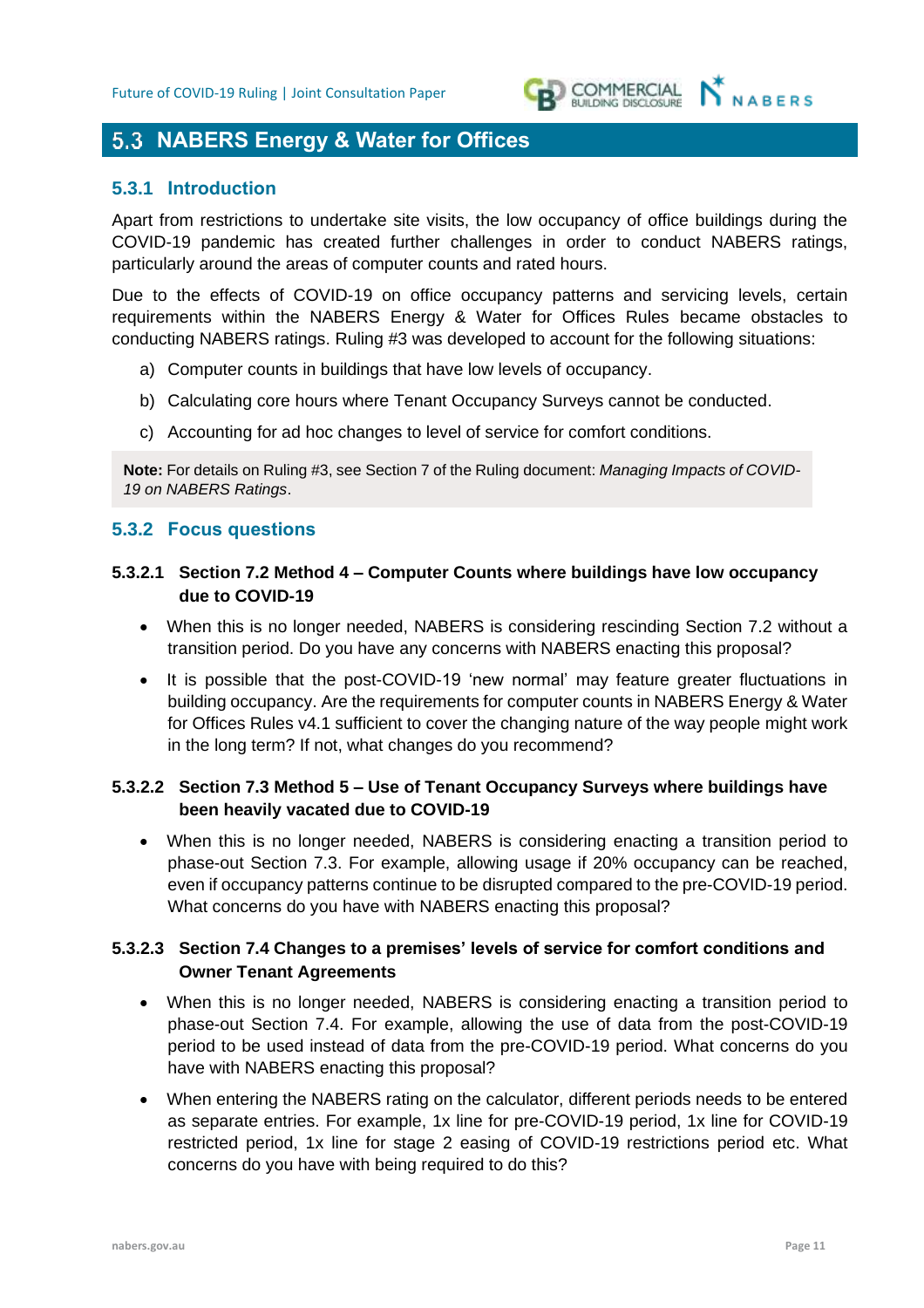

## **5.4 NABERS Indoor Environment for Offices Ratings**

#### **5.4.1 Background**

COVID-19 has had a variety of impacts on Indoor Environment ratings. The most obvious of which is the way Assessors conducted spot measurements of the premises. Due to government mandated lockdowns, social distancing measures and overall lower occupancy levels in offices, Assessors required additional guidance in several areas of the Indoor Environment Rules to be able to conduct a rating during this period.

Ruling #4 was implemented by NABERS and provided guidance on the following three areas:

- a) Allowance for non-Assessors to undertake spot measurements.
- b) Alternative floor selection criteria and methodology due to temporary shutdown of servicing to floors.
- c) A methodology to allow for replacement of annual temperature data that was affected by COVID-19.

**Note:** For details on Ruling #4, see Section 8 of the Ruling document: *Managing Impacts of COVID-*

#### **5.4.2 Focus questions**

- **5.4.2.1 Section 8.2 Method 6 – Use of a non-Assessor to undertake spot measurements for a site visit**
	- When this is no longer needed, NABERS is considering rescinding Section 8.2 with no transition period. What concerns do you have with NABERS enacting this proposal?

#### **5.4.2.2 Section 8.3 Method 7 – Selection of alternative floors for spot measurements other than those specified by the Rules**

• Are the requirements for spot measurement floor selection in NABERS Indoor Environment for Offices Rules v1.0 sufficient to cover the changing nature of the way people are working in the long term? If not, what changes do you recommend?

#### **5.4.2.3 Section 8.4 Annual temperature data during the COVID-19 period**

• When this is no longer needed, how long should the requirement be available for use? Are there any concerns with NABERS enacting a firm end to Section 8.4 with no transition period once a certain stage of easing of COVID-19 restrictions is reached?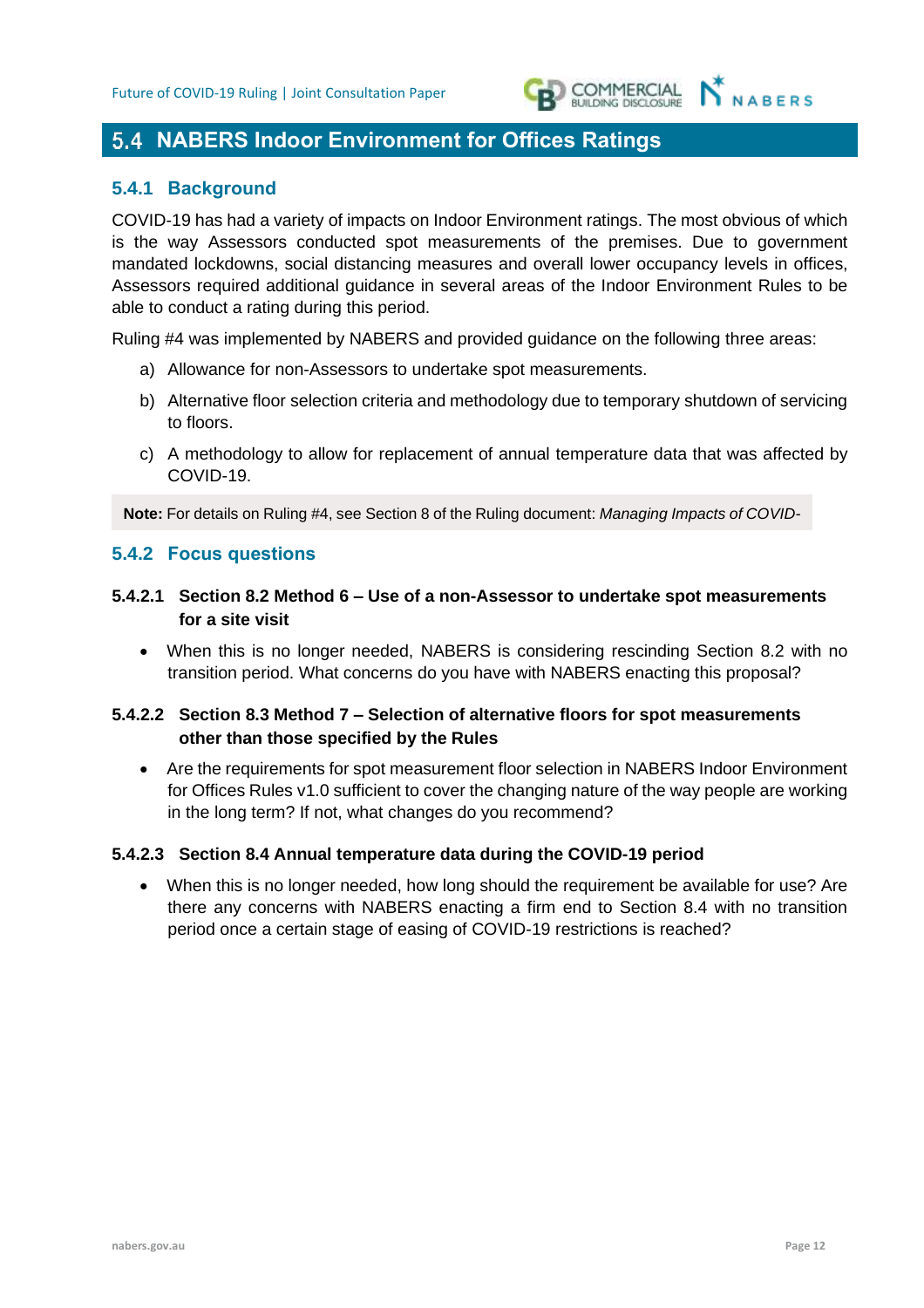

## **NABERS Energy & Water for Shopping Centres Ratings**

#### **5.5.1 Introduction**

Unlike offices, shopping centres generally continued to operate throughout the COVID-19 period; however, due to government mandated restrictions and social distancing measures, shopping centres and retail tenancies altered the way they operated. Therefore, alternative methods to existing requirements were needed to address these alterations.

Ruling #5 was developed by NABERS to provide guidance to two existing requirements for NABERS Energy & Water for Shopping Centre ratings, as follows:

- a) Food court seat counts, where government mandated restrictions resulted in the removal of seats.
- b) Alteration of the definition 'vacant tenancy' to exclude tenancies with existing leases that are temporarily 'vacant' due to the COVID-19 restrictions.

**Note:** For details on Ruling #5, see Section 9 of the Ruling document: *Managing Impacts of COVID-19 on NABERS Ratings*.

#### **5.5.2 Focus questions**

• NABERS allows Assessors to enter in periods where a cinema theatrette, gymnasiums or parking lots were shut for more than four weeks. This was intended to cover periods of major refurbishments where these areas were clearly not inaccessible to the public. Should this be required due to COVID-19 social distancing measures where they are 'shut' because of little or no demand?

#### **5.5.2.1 Section 9.2 Using previous food court seats counts**

• When this is no longer required, NABERS is considering rescinding Section 9.2 with no transition period. What concerns do you have with NABERS enacting this proposal?

#### **5.5.2.2 Section 9.3 Servicing tenancies and tenancy vacancies due to COVID-19**

• When this is no longer required, NABERS is considering rescinding Section 9.3 with no transition period. What concerns do you have with NABERS enacting this proposal?